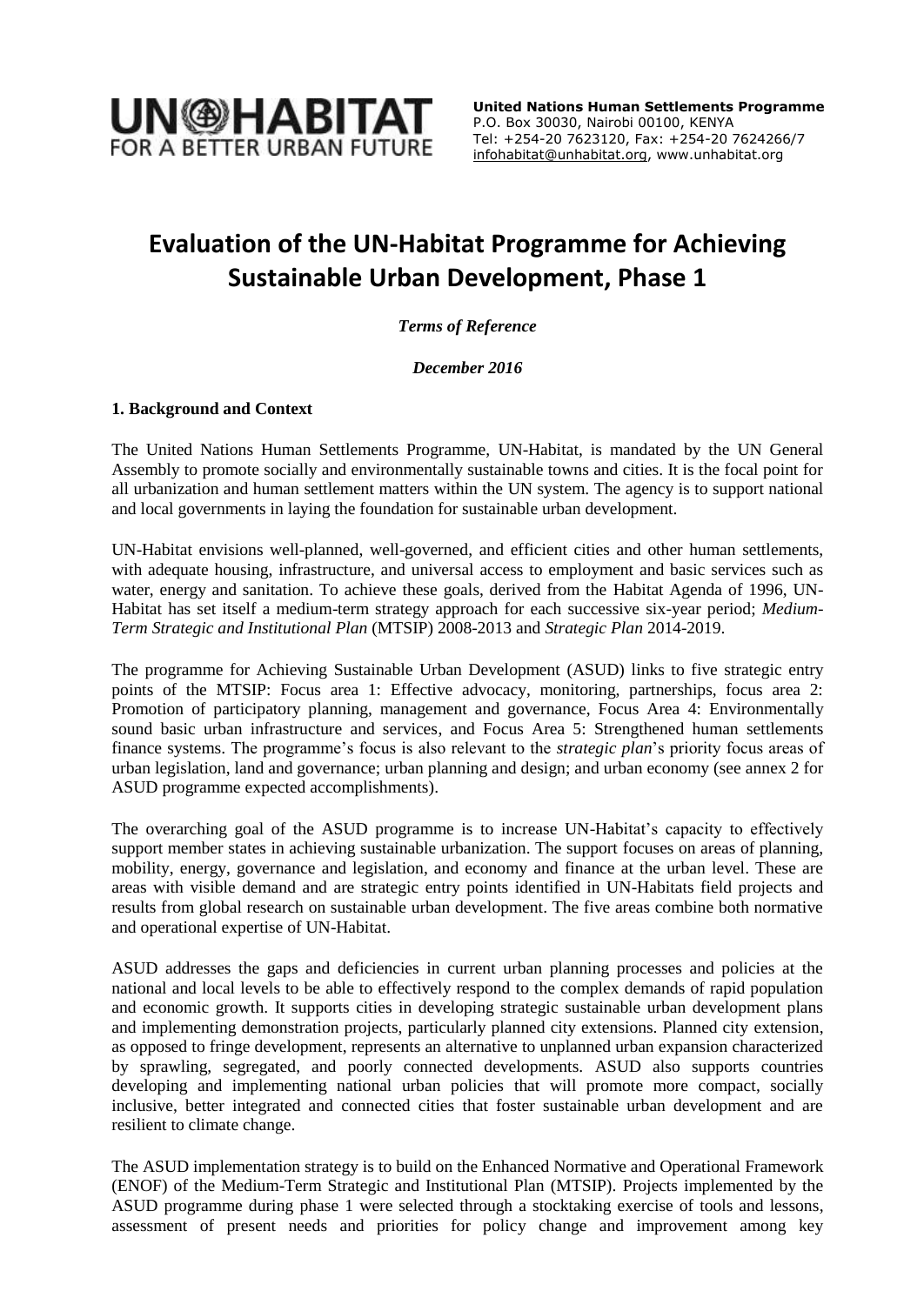constituencies of UN-Habitat at the country level and identification of pilot countries in which to implement programme components making of geographical balance. The five priority countries selected for the global programme phase were Colombia, Egypt, Mozambique, Philippines, and Rwanda.

The design of the interventions especially considered urban poor, women, and youth. The programme design was made to include specific mechanisms such as quality assurance and communication to strengthen synergies and integration between the normative and operational components of the programme. It is expected that country specific experiences from the integrated approach would be built back into global methodologies.



**Figure 1: Integration of UN-Habitat focus areas in the ASUD programme** 

Source: Achieving Sustainable Urban Development Priorities: Support Programme for UN-Habitat's Medium-Term Strategic and Institutional Plan (founding document) dated 15/07/2011.

Figure 1 shows the programme logic; that if the growth of cities is planned at scale, in advance, and in phases to address projected growth over the next 20 to 30 years, fast growing cities in developing countries will succeed in assuming their role as engine of the national economy and in the process prevent new slums from being formed. Urban planning is bolstered by solid urban economic interventions and urban financing mechanisms to help the urban growth process, thus fulfilling the 'economy' aspect of sustainability. Urban mobility and energy issues link with the planning and economy aspects of development by supporting the 'environment' aspect of sustainability, including building resilience to climate change. Fair governance and legislative frameworks serve to ensure that the 'equity' dimension of sustainability and the change happens in an organized and guided manner. A participatory and inclusive approach to national urban policies is used.

Given the scale of the ASUD programme with nine projects in five regions, in addition to its innovative nature of combining normative and operational expertise of UN-Habitat and potential role in demonstrating and shaping interventions to support the 'New Urban Agenda' as well as its emphasis on collaboration between Regional Offices and Branches during implementation has meant that implementation has been a learning process of 'learning by doing'.

The duration of the programme's phase 1 was initially planned for a period of 48 months starting June 2011 for an amount of USD8.9 million by the donor, Spanish Ministry of Foreign Affairs, which has been supplemented with additional tranches and/or contributions to total of USD10.8million.

#### **1.2 Project Management**

The Office of the Executive Director was designated with the responsibility for programme coordination, while programme planning and implementation are the responsibility of the regional offices, in coordination with substantive units. The responsibility for programme coordination for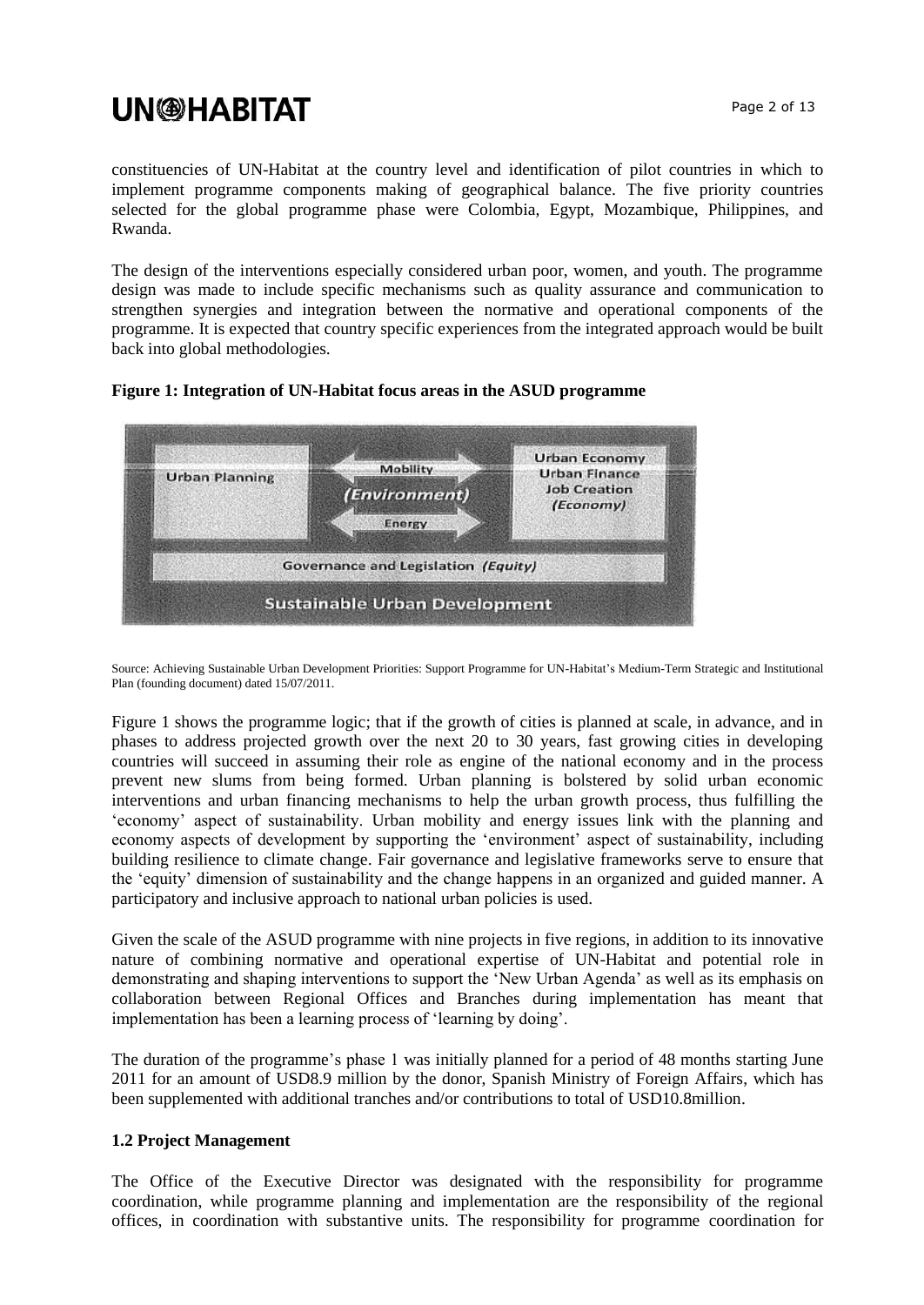transparent and efficient coordination and management of the overall programme, ensuring programmatic quality and effectiveness, technical coordination, internal and external communication, accountability, and sound administration was initially located in the Programme Division and responsibility for coordination and development of normative outputs was moved in 2014 to the Urban Legislation, Land and Governance Branch.

#### **2. Purpose of the Evaluation**

UN-Habitat is undertaking this forward-looking evaluation of the ASUD projects in order to assess to what extent the overall support and technical assistance of UN-Habitat has been relevant, efficient and effective, and sustainable, and to inform the next phase of the ASUD programme.

The 2015 evaluation of UN-Habitat by the Office of Internal Oversight Services (OIOS) recommended carrying out an evaluation of ASUD as part of improving evaluation coverage of its global initiatives and country programmes. This evaluation complies with UN-Habitat's efforts to perform systematic and timely evaluations of its various programmes and to ensure that UN-Habitat evaluations provide full representation of its mandate and activities, including evaluation of global initiatives supporting the New Urban Agenda adopted at the Habitat III conference held in Quito, Ecuador in October 2016 and the implementation of the 'three legged approach' of urban legislation, planning and economy and part of the guiding principles of ASUD (Figure 2).

#### **Figure 2: ASUD guiding principles**



Source: ASUD project brief, the Philippines

The evaluation is included in the revised 2016 UN-Habitat Evaluation Plan and will synthesize achievements, results and lessons learned from the programme. The sharing of findings from this evaluation will inform UN-Habitat and key stakeholders, including governing bodies, donors, partners, and Member States, on what was achieved and learned from the programme.

#### **3. Objectives of Evaluation**

The evaluation of the ASUD programme is to provide the agency, its governing bodies and donors with an independent and forward-looking appraisal of the agency's operational experience, achievements, opportunities and challenges. What will be learned from the evaluation findings are expected to play an instrumental role in informing decisions of UN-Habitat in the implementation of the New Urban Agenda; in planning and programming projects, influencing strategies, adjusting and correcting as appropriate, exploiting opportunities, replicating and up-scaling the implementation approach used, and generating credible value for targeted beneficiaries and addressing national priorities. Evaluation results will also contribute to UN-Habitat's planning, reporting and accountability.

The period of the evaluation will cover the start of the ASUD programme in July 2011 up to July 2016 and at a time when the projects of the first phase of the programme are completed.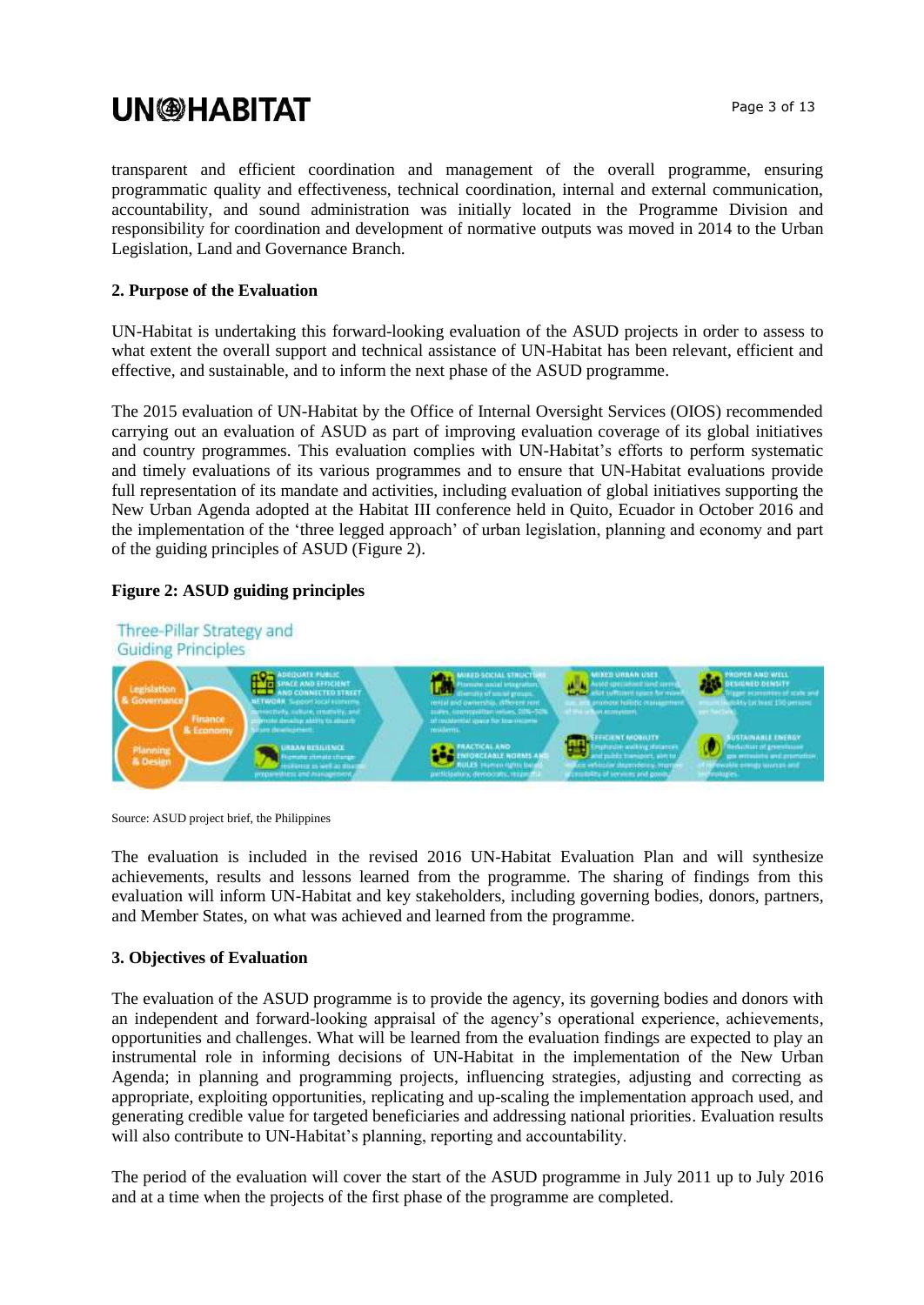Key objectives of evaluation are:

- a) To assess progress made towards the achievement of results at the outcome and outputs level of the programme and its projects;
- b) To assess how ASUD countries have benefited or not from the projects;
- c) To assess the relevance of UN-Habitat in supporting member States towards the achievement sustainable urbanization by focusing on global methodologies and an integrated approach;
- d) To assess the efficiency and effectiveness of the projects in achieving their expected results. This will entail analysis of delivery of actual outcomes against expected outcomes, in terms of delivery of outputs, achievement of outcomes and long term effects;
- e) To assess the extent to which the implementation approach of ASUD has worked well or not, enabled UN-Habitat to define the results to be achieved and effectively deliver projects and report on the performance of UN-Habitat;
- f) To assess how well management of the ASUD programme, given its innovative nature, has learned from and adjusted to changes during implementation;
- g) To assess the extent to which cross-cutting issues of gender, youth, climate change, and human rights were integrated in the design, planning and implementation, reporting and monitoring of the project;
- h) To bring forward programming opportunities that indicate potential for long-term partnership between UN-Habitat and national and local governments, and partners;
- i) To make recommendations on what needs to be done to effectively promote, develop and monitor UN-Habitat's support to promote sustainable urbanization;
- j) To propose design model(s) for phase 2 of the ASUD programme that would enable meaningful measurement of impact in the medium to long-term period.

#### **4. Evaluation Scope and Focus**

The evaluation is expected to assess achievements, challenges and opportunities of the ASUD programme through an in-depth evaluation of results achieved. The focus should be on the completed and ongoing activities of nine ASUD projects listed in table 1, and to advise on the next phase of the programme.

|  | Table 1: ASUD phase 1 projects to be covered by the evaluation |  |
|--|----------------------------------------------------------------|--|
|--|----------------------------------------------------------------|--|

| No.            | Project<br>No. | <b>Title</b>                                                          | <b>Focus</b>                                                                                                                                                                                                                                                                                                                                                                                                                              | Country    | <b>Budget</b>    |
|----------------|----------------|-----------------------------------------------------------------------|-------------------------------------------------------------------------------------------------------------------------------------------------------------------------------------------------------------------------------------------------------------------------------------------------------------------------------------------------------------------------------------------------------------------------------------------|------------|------------------|
|                | C337           | Achieving<br>Urban<br>Sustainable<br>Development<br>in<br>Rwanda      | -National Urban Policy reviewed so as to leverage economic<br>transformation of the country;<br>-Intermediate Towns development supported by adequate<br>planning and implementation tools;<br>-Increased impact and outcome of the Kigali Master Plan<br>(Nyarugenge, Gasabo and Kicukiro District Master Plans).                                                                                                                        | Rwanda     | 1,186,500        |
| $\overline{c}$ | A118i          | Achieving<br>Sustainable<br>Urban<br>Development<br><b>Priorities</b> | -Strengthened strategic spatial planning toward sustainable<br>and equitable regional and urban development, by<br>introducing improved methodologies and tools with a longer-<br>term development horizon and with an integrated focus in the<br>Nacala Corridor targeting critical area bearing the major impact<br>of investment;                                                                                                      | Mozambique | 1,903,750<br>$*$ |
|                |                |                                                                       | -Strengthened policy frameworks and governance systems<br>to promote a gradual urban sector reform, by introducing<br>mechanisms to allow for an incremental analysis and dialogue<br>on the critical issues affecting urban development and<br>management in Mozambique, starting from the experiences and<br>lessons drawn from interventions in the Nacala Corridor and<br>extending it to the national level with a view to promoting |            |                  |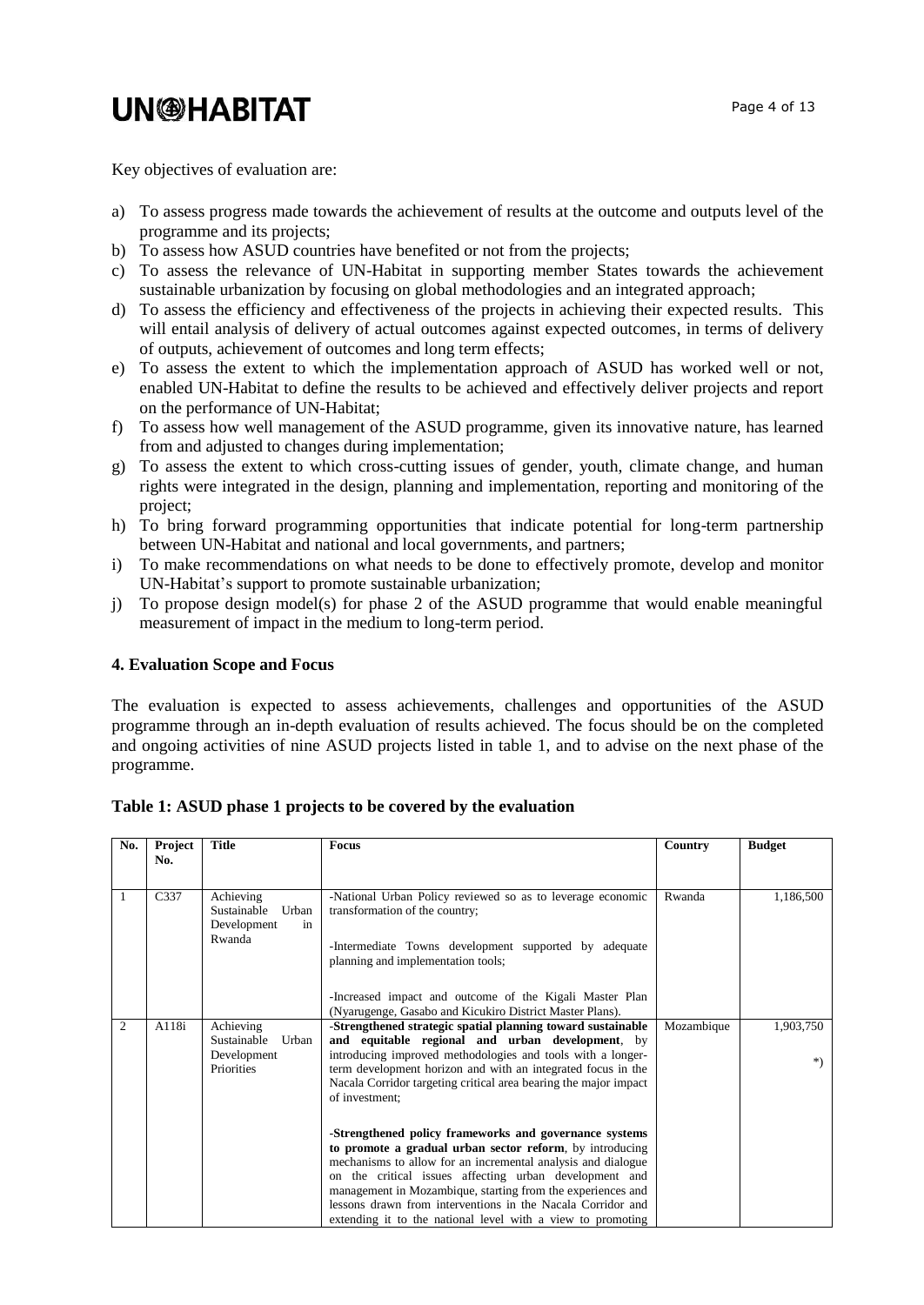|                |                   |                                                                                                                                                                                                                                     | sectoral reform.                                                                                                                                                                                                                                                                                                                                                                                                             |             |                  |
|----------------|-------------------|-------------------------------------------------------------------------------------------------------------------------------------------------------------------------------------------------------------------------------------|------------------------------------------------------------------------------------------------------------------------------------------------------------------------------------------------------------------------------------------------------------------------------------------------------------------------------------------------------------------------------------------------------------------------------|-------------|------------------|
| 3              | F114              | Popular<br>Economy<br>of<br>the<br>Agglomeration                                                                                                                                                                                    | -Improved the conditions of competiveness of the city of<br>Bogota, based on a model of inclusive economic development<br>with territorial approach and as a learning platform.                                                                                                                                                                                                                                              | Colombia    | 1,452,000        |
| $\overline{4}$ | F115              | Areas of Bogota<br>Capacity Building<br>in the City of Santa<br>Marta<br>for<br>Sustainable Urban<br>Development                                                                                                                    | -The city of Santa Marta has developed new urban planning<br>and management models and tools, which enhanced its<br>institutional capacities and local governance;<br>-The citizens of Santa Marta participate actively as change<br>agents.                                                                                                                                                                                 | Colombia    | 1,051,327        |
| 5              | F116/<br>F120     | Piloting<br>an<br>Inclusive<br>and<br>Participatory<br>Land<br>Readjustment<br>in<br>Colombia<br>for<br>Sustainable<br>Urban<br>Development<br>at<br>Scale (Pilar)                                                                  | -Initiated discussions by Medellin and other relevant levels of<br>government in Colombia for improved land-use planning for<br>city extensions/densification in pilot site in Medellin;<br>-Adoption of policy instruments and land-use plan for<br>improved land readjustment for city extension/densification in<br>pilot site.                                                                                           | Colombia    | 1,565,000<br>**) |
|                |                   |                                                                                                                                                                                                                                     | -Initiation of implementation of new inclusive and sustainable<br>policies and plans by Medellin and other relevant levels of<br>government in pilot site.                                                                                                                                                                                                                                                                   |             |                  |
| 6              | F117              | Support<br>and<br>Assistance of the<br>enhancement of the<br>Mayor's Office of<br>Medellin<br>in<br>the<br>Municipal<br>Development Plan<br>'Construyamos<br>of<br>unido un hogar para<br>la vida' (Let's build<br>a Home for Life) | -The city of Medellin has improved its institutional capacities<br>in order to address the rapidly growing urban challenges ahead<br>and participatory<br>using<br>a comprehensive<br>approach<br>strengthening its position as an urban reference at national,<br>regional and global levels.                                                                                                                               | Colombia    | 339,000          |
| 7              | $\overline{F}118$ | Formulating<br>the<br>National Policy for<br>the System of Cities<br>and<br>institutional<br>strengthening<br>for<br>the Association of<br>Colombian Capital<br>Cities                                                              | -Colombia will have a formulated National Urban Strategy that<br>complements and strengths the national urban development<br>policy.                                                                                                                                                                                                                                                                                         | Colombia    | 401,060          |
| 8              | C364              | Achieving<br>Sustainable Urban<br>Development<br>Priorities (ASUD)                                                                                                                                                                  | -Improved national awareness on urban planning issues;<br>-Improved planning, implementation and monitoring practices<br>for urban development (especially city extensions and new city<br>developments) in Egypt;<br>-Systematized knowledge for enhanced management of urban<br>growth in Egypt;<br>-National and regional institutions in close partnership with<br>local government better manage urban growth in Egypt. | Egypt       | 1,130,000        |
| 9              | D373              | Achieving<br>Sustainable<br>Urban<br>Development in the<br>Philippines                                                                                                                                                              | -Improved capacities of at least two major government agencies<br>to enhance policies promoting sustainable and resilient urban<br>development;                                                                                                                                                                                                                                                                              | Philippines | 1,756,850        |
|                |                   |                                                                                                                                                                                                                                     | -Enhanced technical and institutional capacities of selected<br>cities on sustainable urban development planning, governance<br>and implementation.                                                                                                                                                                                                                                                                          |             |                  |
|                |                   | <b>Total</b>                                                                                                                                                                                                                        |                                                                                                                                                                                                                                                                                                                                                                                                                              |             | 10,785,487       |

Note: \*) A118i budget was originally USD1,210,000. A second tranche increased the budget to USD1,597,001.72 with PAAS records showing total IMIS value USD1,903,750. \*\*) F116/F120 Budgets for F116 and F120 were USD565,000 and USD1,000,00 respectively. In addition, there was support in cash and kind from Headquarters that was incorporated into the contribution agreement to make it about USD2million.

The evaluation analysis will be based on the Theory of Change of the ASUD programme i.e., outlining the results chain and integrated with the projects' Log Frame (see Annex I: UN-Habitat Evaluation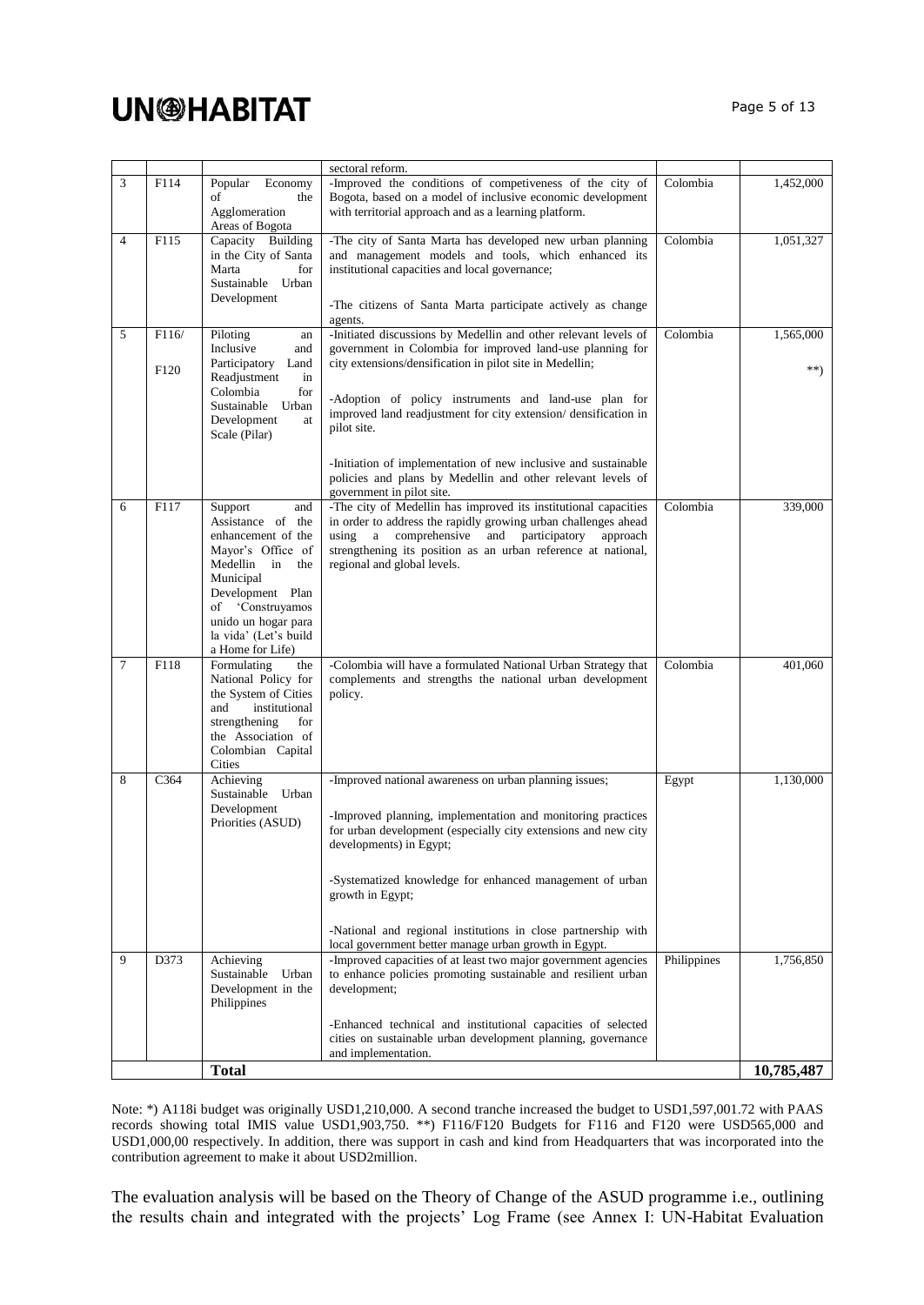Model).

#### **5. Evaluation Questions Based on Evaluation Criteria**

The evaluation will base its assessments and ratings (Annex 3) on the criteria of relevance, efficiency, effectiveness, impact and sustainability in line with standards and norms of evaluation in the United Nations system:

#### **Relevance**

- To what extent objectives and implementation strategies of the projects are consistent with UN-Habitat's strategies and requirements of the beneficiaries (city managers, communities, and mayors)?
- To what extent is the implementation strategy responsive to UN-Habitat's MTSIP and strategic plan and human development priorities such as urban poor, women and youth?
- To what extent are the projects' intended outputs and outcomes consistent with national policies and priorities, and the needs of target beneficiaries?

#### **Efficiency**

- To what extent did the Programme Division, thematic branches, Regional Offices, country offices and national partners have the capacity to design and implement the project? What have been the most efficient types of activities implemented?
- To what extent were the institutional arrangements of UN-Habitat (at country, regional and headquarters levels) adequate for the projects? What type of (administrative, financial and managerial) obstacles did the ASUD programme face and to what extent has this affected the projects?
- To what extent did actual results contribute to the expected results at output and outcome levels?
- To what extent have delays and other changes during implementation affected cost-effectiveness?

#### **Effectiveness**

- To what extent have the programme's objectives and projects' intended results (outputs and outcomes) been achieved or how likely they are to be achieved in line with the Theory of Change (i.e., causal pathways) of the programme? In this context cost-effectiveness assesses whether or not the costs of the projects can be justified by the outcomes, and how learning (from experience) during implementation was taken into account.
- To what extent have partners at country level contributed (financially or in-kind) and been involved in the implementation of ASUD projects, or extent national partners are aware of ASUD?
- What types of products and services did UN-Habitat provide to beneficiaries through these projects? What kind of positive and negative changes to beneficiaries have resulted from products and services delivered?
- To what extent have the projects proven to be successful or not in terms of ownership in relation to the local context and the needs of beneficiaries? To what extent and in what ways has ownership, or lack of it, impacted on the effectiveness of the programme?
- To what extent monitoring and reporting on the implementation of ASUD projects has been timely, meaningful and adequate?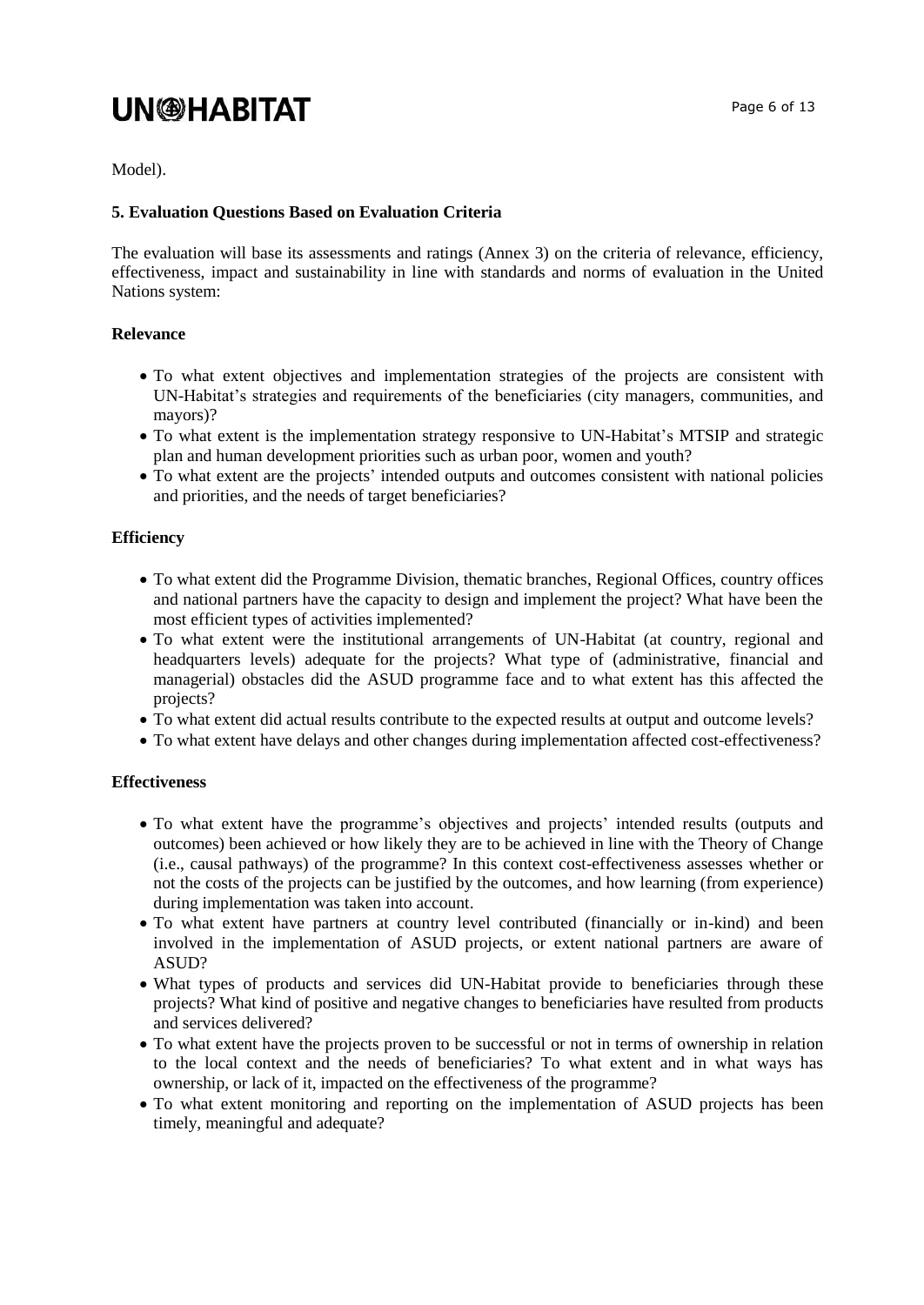#### **Impact Outlook**

• To what extent have the projects attained or not (or is expected to attain) development results (short, medium and long-term) to the targeted population, beneficiaries, participants, whether individuals, communities, institutions, etc. and ASUD's overall programme expected accomplishments?

#### **Sustainability**

- To what extent did the projects engage the participation of beneficiaries in design, implementation, monitoring and reporting?
- To what extent were the themes of the projects aligned with national development priorities and contributed to increased national investments to accelerate the achievement of priorities at national, provincial and city/local level?
- To what extent will the projects be replicable or scaled up at national or local levels or encourage south-south and north-south collaboration, and collaboration between city managers, communities, and mayors?
- To what extent did the projects foster innovative partnerships with national institutions, local governments and other development partners?

The evaluation team may expound on the following issues, as necessary, in order to carry out the overall objectives of the evaluation.

- a) Responsiveness to local governments specific priority areas;
- b) Programme coherence with UN-Habitat's mandate, the New Urban Agenda and added value;
- c) Performance issues: effectiveness of monitoring and reporting of delivery and results of the project;
- d) Gender equality and empowerment as well as youth, human rights and climate change: Integration of gender equality, youth, human rights and climate change in the design, planning, implementation of the projects and the results achieved;
- e) Adequacy of institutional arrangements for the project and relevance of structures to achieve the planned results;
- f) Identification of contribution to success or failure of certain performances (responses to these issues should be categorized by design, management and external factors, particularly context);

#### **6. Stakeholder involvement**

It is expected that this evaluation will be participatory, involving key stakeholders. Stakeholders will be kept informed of the evaluation processes including design, information collection, and evaluation reporting and results dissemination to create a positive attitude for the evaluation and enhance its utilization. Relevant UN-Habitat entities, United Nations agencies, national governments/ local authorities, national partners, beneficiaries of the projects, donors, and other civil society organizations may participate through a questionnaire, interviews or focus group discussions.

#### **7. Evaluation methods**

The evaluation shall be independent and be carried out following the evaluation norms and standards of the United Nations System. A variety of methodologies will be applied to collect information during evaluation. These methodologies include the following elements:

a) **Review of documents relevant to the project.** Documents to be provided by the project management staff at Headquarters and Regional Offices, and documentation available with the donor and partner organizations (such documentation shall be identified and obtained by the evaluation team).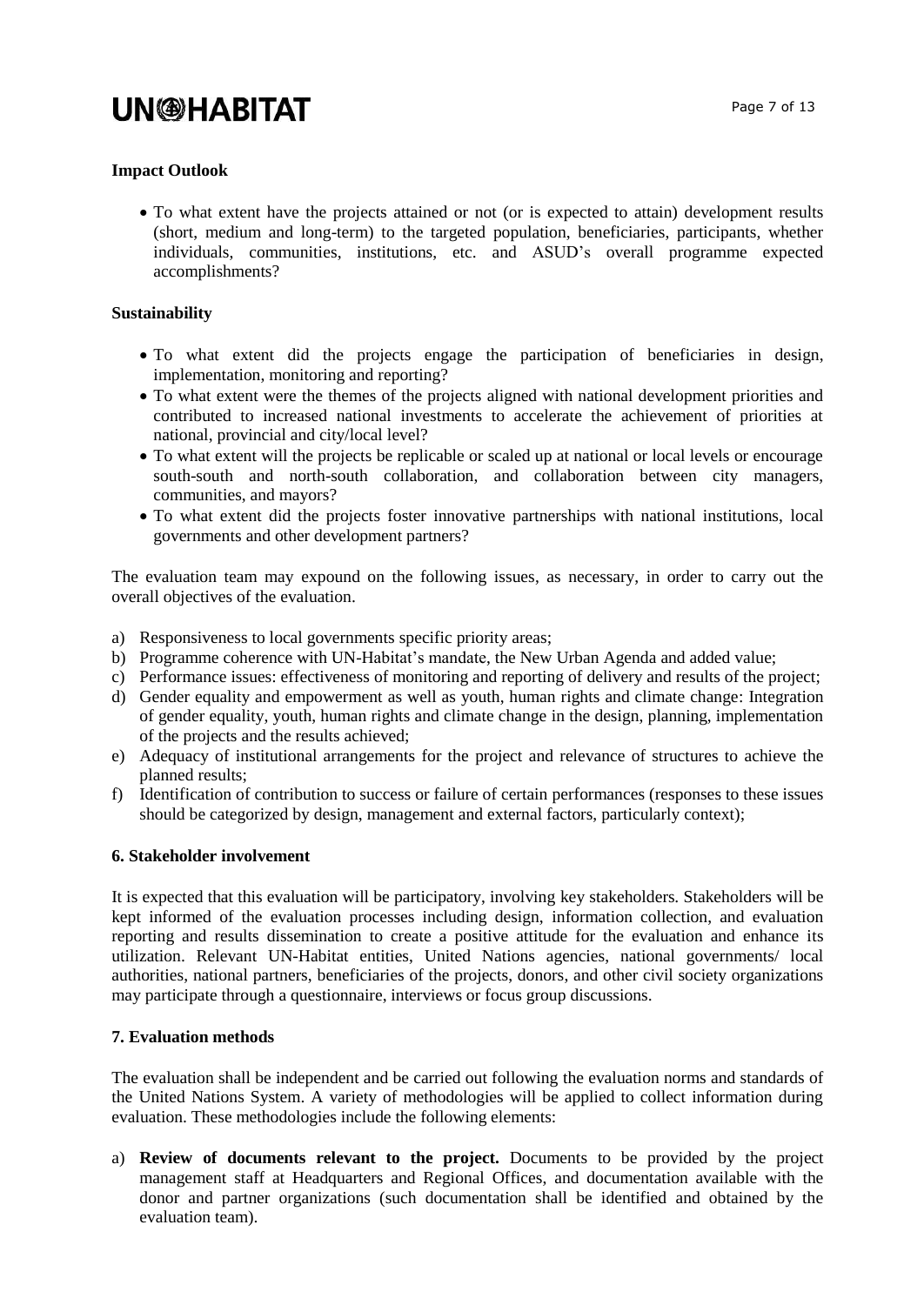Page 8 of 13

Documentation to be reviewed will include:

- Original project documents and implementation plans;
- Annual Workplan;
- Monitoring Reports;
- Publications;
- Reviews;
- Previous evaluation documents;
- Donor reports and evaluations;
- Strategic plans, as deemed relevant, such as Medium-Term Strategic and Institutional Plan (MTSIP) and strategic plan 2014-2019, United Nations Development Framework (UNDAF), National Development Plans, and other relevant UN-Habitat policy documents, in particular on the New Urban Agenda and Regional Strategic Plans;
- Outreach and communication material on ASUD.
- b) **Key informant interviews and consultations, including focus group discussions** will be conducted with key stakeholders, including each of the implementing partners and UN-Habitat staff. The principles for selection of stakeholders to be interviewed as well as evaluation of their performance shall be clarified in advance (or at the beginning of the evaluation). The informant interviews will be conducted to obtain qualitative information on the evaluation issues, allowing the evaluator to assess project relevance, efficiency and effectiveness.
- c) **Field visits**, if deemed feasible with resource available to the evaluation, to assess selected activities of the projects.

The evaluators will describe expected data analysis and instruments to be used in the inception report. Presentation of the evaluation findings should follow the standard format of UN-Habitat Evaluation Reports (evaluation purpose and objectives, approach, findings [achievements and assessments], conclusions, lessons learned, recommendations).

#### **8. Accountability and Responsibilities**

The Evaluation Unit of UN-Habitat will commission a centralized evaluation of the project and it will manage the evaluation, supported by the Urban Legislation, Land and Governance Branch on day to day basis in consultation with other relevant branches and offices. The Evaluation Unit will guide and ensure that the evaluation is contracted to suitable candidates. The Evaluation Unit will advise on the code of conduct of evaluation and provide technical support as required. The Evaluation Unit will have overall responsibility of ensure that contractual requirements are met and approve all deliverables (Inception Report/ Workplan, Draft and Final Evaluation Reports).

A Joint advisory group with members from the Evaluation Unit, ASUD programme management of the Urban Legislation, Land and Governance Branch, project focal points/four regional offices will be responsible for providing comments on the inception report and drafts of the evaluation report.

The evaluation will be conducted by two consultants, both international consultants. The evaluators are responsible for meeting professional and ethical standards in planning and conducting the evaluation, and producing the expected deliverables in accordance with UN-Habitat evaluation policy and norms and standards for evaluation.

The evaluation team will receive technical support from the Evaluation Unit, and the responsible Units and ASUD programme manager and focal points/ projects managers at Regional Offices will provide logistical support.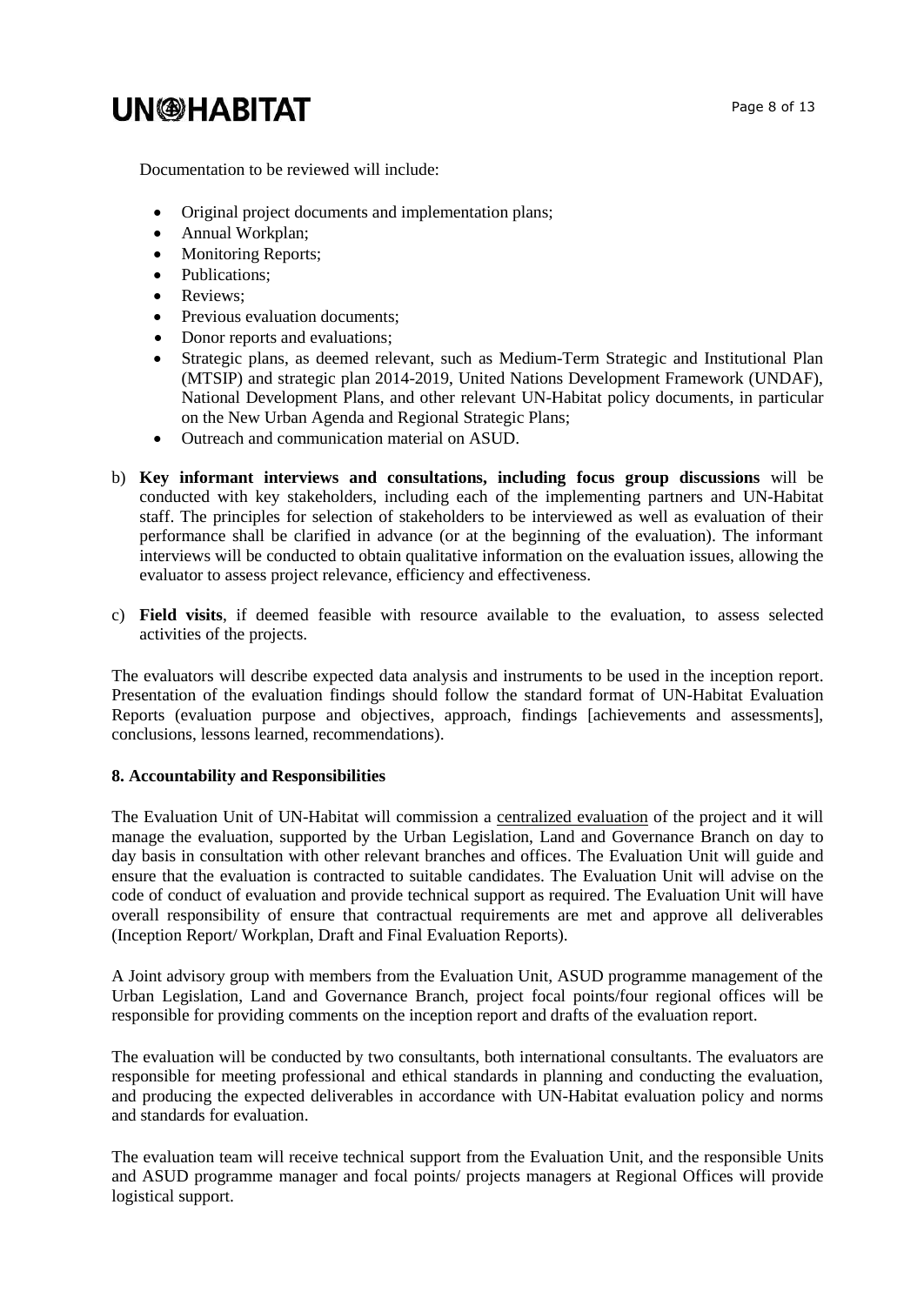#### **9. Qualifications and Experience of the Evaluation Team**

The evaluation shall be carried out by two consultants with the senior consultant assigned as the lead evaluator. To ensure complementarity within the evaluation team, at least one consultant should be an evaluation expert and the other consultant an urban policy development expert. The two International Consultants are expected to have:

- a) Extensive evaluation experience. The consultant should have ability to present credible findings derived from evidence and putting conclusions and recommendations supported by the findings.
- b) Specific knowledge and understanding of UN-Habitat and its mandate.
- c) 10-15 years of programme management experience in results-based management working with projects/ programmes in the field of urban legislation and governance, planning and design, and finance and economy.
- d) Advanced academic degree in political sciences, social economy, governance, local public administration, or similar relevant fields.
- e) Recent and relevant experience in working in developing countries.
- f) It is envisaged that the consultants would have a useful mix of experience and familiarity with public administration in various parts of the world.
- g) Fluent in English (understanding, reading and writing) is a requirement. Knowledge of Spanish are Portuguese are desirable.

#### **10. Work Schedule**

The evaluation will be conducted over the period of 8 weeks, including the desk review, from February to April 2017. The evaluation team is expected to prepare an inception work with a work plan that will operationalize the evaluation. In the inception report, theory of change, understanding of the evaluation questions, methods to be used, limitations or constraints to the evaluation as well as schedules and delivery dates to guide the execution of the evaluation, should be detailed. A provisional timetable is as follows in section 13.

#### **11. Deliverables**

The three primary deliverables for this evaluation are:

- a) **Inception Report** with evaluation work plan. Once approved, it will become the key management document for the evaluation, guiding evaluation delivery in accordance with UN-Habitat's expectations throughout the performance of contract.
- b) **Draft Evaluation Reports**. The evaluation team will prepare evaluation report draft(s) to be reviewed by UN-Habitat. The draft should follow UN-Habitat's standard format for evaluation reports.
- c) **Final Evaluation Report** (including Executive Summary and Appendices) will be prepared in English and follow the UN-Habitat's standard format of an evaluation report. The report should not exceed 40 pages (excluding Executive Summary and Appendices). The Spanish translation of the Evaluation Report should also be presented. In general, the report should be technically easy to comprehend for non-specialists.

#### **12. Resources**

The funds for the evaluation of the project are available from projects' budgets.

The remuneration rate of the consultant will be determined by functions performed, qualifications, and experience of the consultant. There are set remuneration rates for consultancies. The consultants to conduct this evaluation should preferably be equivalent to P-5 and P-4.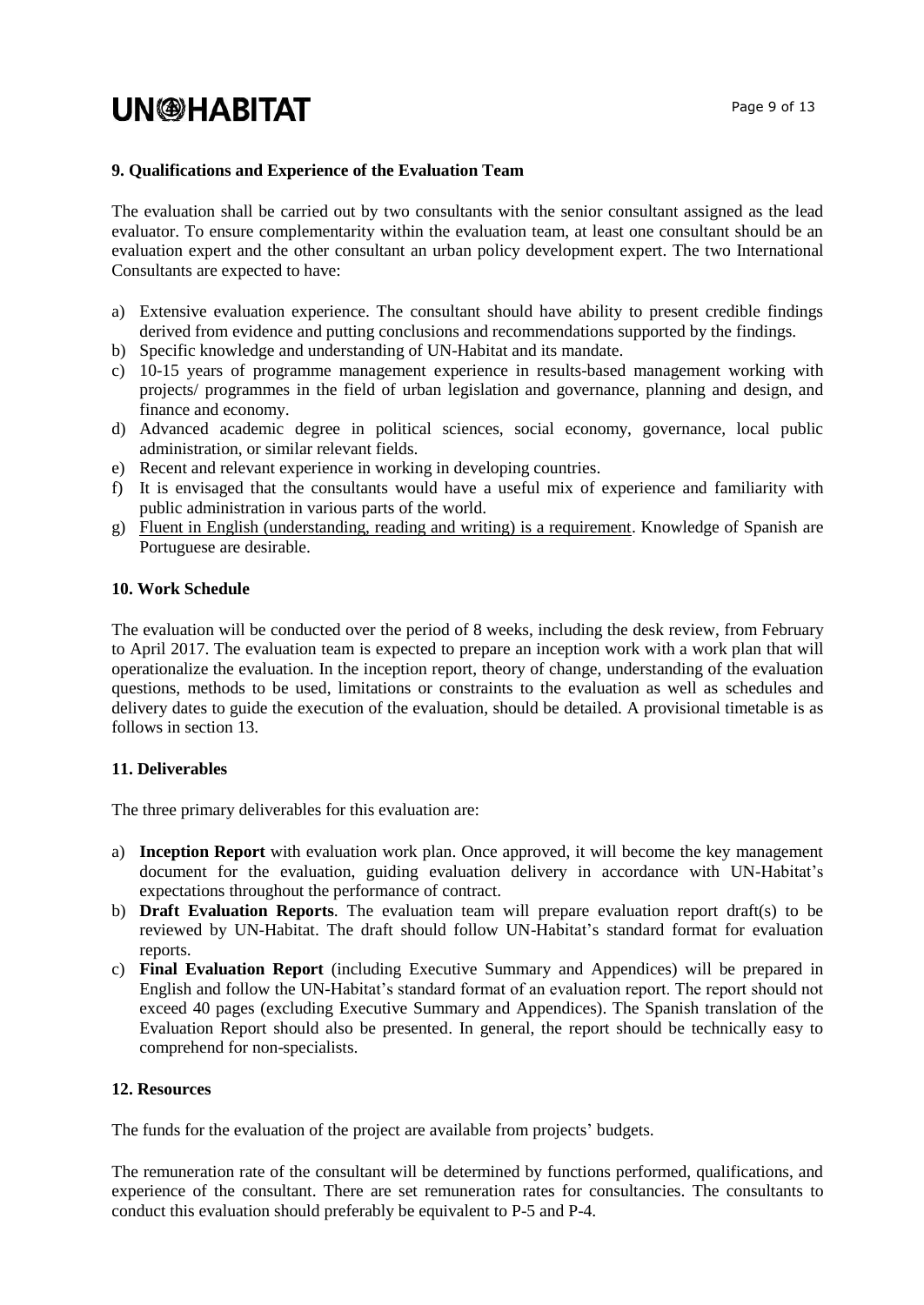Payments will be based on deliverables over the consultancy period. The fees will be paid upon satisfactory delivery of outputs as per agreement.

Where applicable, travel costs of the consultant (airplane ticket economy class), transfers, and daily allowance as per the UN rate is payable in addition to the daily fee. Daily subsistence allowance will be paid only when working outside the official duty station (home-based) of consultant.

#### **13. Provisional Time Frame**

| $\#$           |                                                                                                                                |              | <b>Dec 16</b>  |   |                | <b>Jan 17</b> |                  |   |                         | <b>Feb 17</b> |                           |         |                         | <b>Mar 17</b> |                |                           |                         | Apr 17       |                |     |     |
|----------------|--------------------------------------------------------------------------------------------------------------------------------|--------------|----------------|---|----------------|---------------|------------------|---|-------------------------|---------------|---------------------------|---------|-------------------------|---------------|----------------|---------------------------|-------------------------|--------------|----------------|-----|-----|
|                | <b>Task Description</b>                                                                                                        | $\mathbf{1}$ | $\overline{2}$ | 3 | $\overline{4}$ | $\mathbf{1}$  | $\boldsymbol{2}$ | 3 | $\overline{\mathbf{4}}$ | 1             | $\overline{2}$            | 3       | $\overline{\mathbf{4}}$ | 1             | $\overline{2}$ | 3 <sup>1</sup>            | $\overline{\mathbf{4}}$ | $\mathbf{1}$ | $\overline{2}$ | 3 4 |     |
| $\mathbf{1}$   | Development of TOR Evaluation<br>Team (2 Consultants)                                                                          | X            | X              |   |                |               |                  |   |                         |               |                           |         |                         |               |                |                           |                         |              |                |     |     |
| $\overline{2}$ | Call for consultancy proposals and<br>recruitment of consultant                                                                |              |                | X |                | X X           | X                |   | X X                     |               |                           |         |                         |               |                |                           |                         |              |                |     |     |
| 3              | Review of background documents                                                                                                 |              |                |   |                |               |                  |   |                         | X             | $\boldsymbol{\mathrm{X}}$ |         |                         |               |                |                           |                         |              |                |     |     |
| 4              | Preparation and approval of<br>inception report with work plan and<br>methodology of work                                      |              |                |   |                |               |                  |   |                         |               |                           | X X X X |                         |               |                |                           |                         |              |                |     |     |
| 5              | Data collection including document<br>reviews, interviews, consultations<br>and group meetings                                 |              |                |   |                |               |                  |   |                         |               |                           |         | X                       |               | X X X          |                           |                         |              |                |     |     |
| 6              | Analysis of evaluation findings,<br>commence draft report writing and<br>briefings to UN-Habitat                               |              |                |   |                |               |                  |   |                         |               |                           |         |                         |               | X              | $\boldsymbol{\mathrm{X}}$ | X                       |              |                |     |     |
| $\overline{7}$ | Presentation of preliminary<br>Findings to UN-Habitat (by Skype)                                                               |              |                |   |                |               |                  |   |                         |               |                           |         |                         |               |                | X                         |                         |              |                |     |     |
| 8              | <b>Draft Evaluation Report</b>                                                                                                 |              |                |   |                |               |                  |   |                         |               |                           |         |                         |               |                |                           | X                       | X            |                |     |     |
| 9              | <b>Review of Evaluation Report</b>                                                                                             |              |                |   |                |               |                  |   |                         |               |                           |         |                         |               |                |                           |                         | X            |                | X X |     |
| 10             | Production delivery of Final<br><b>Evaluation Report (including</b><br>editing, translation into Spanish,<br>layout, printing) |              |                |   |                |               |                  |   |                         |               |                           |         |                         |               |                |                           |                         |              |                |     | X X |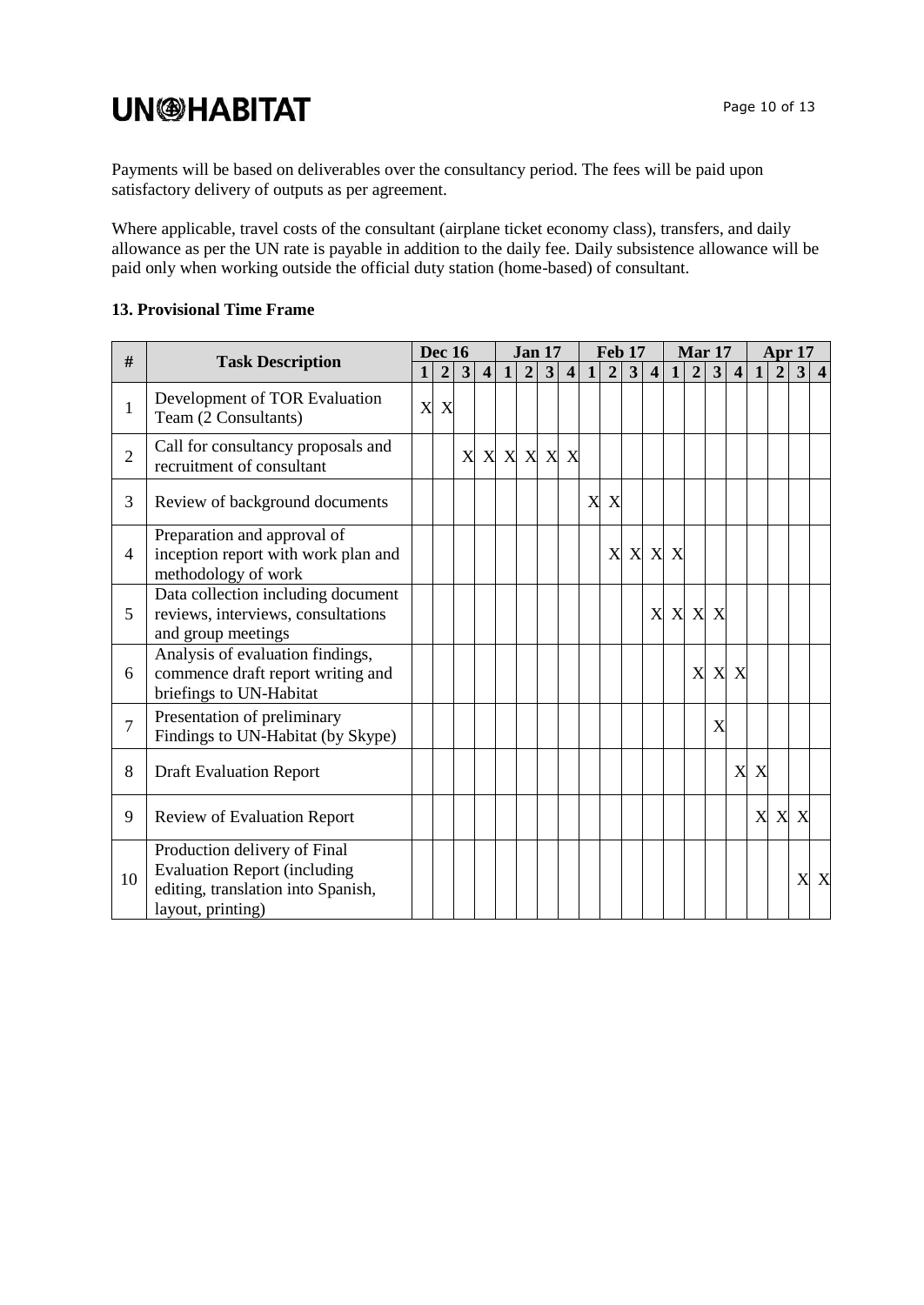Page 11 of 13

#### **Annex 1: UN-Habitat Evaluation Model**

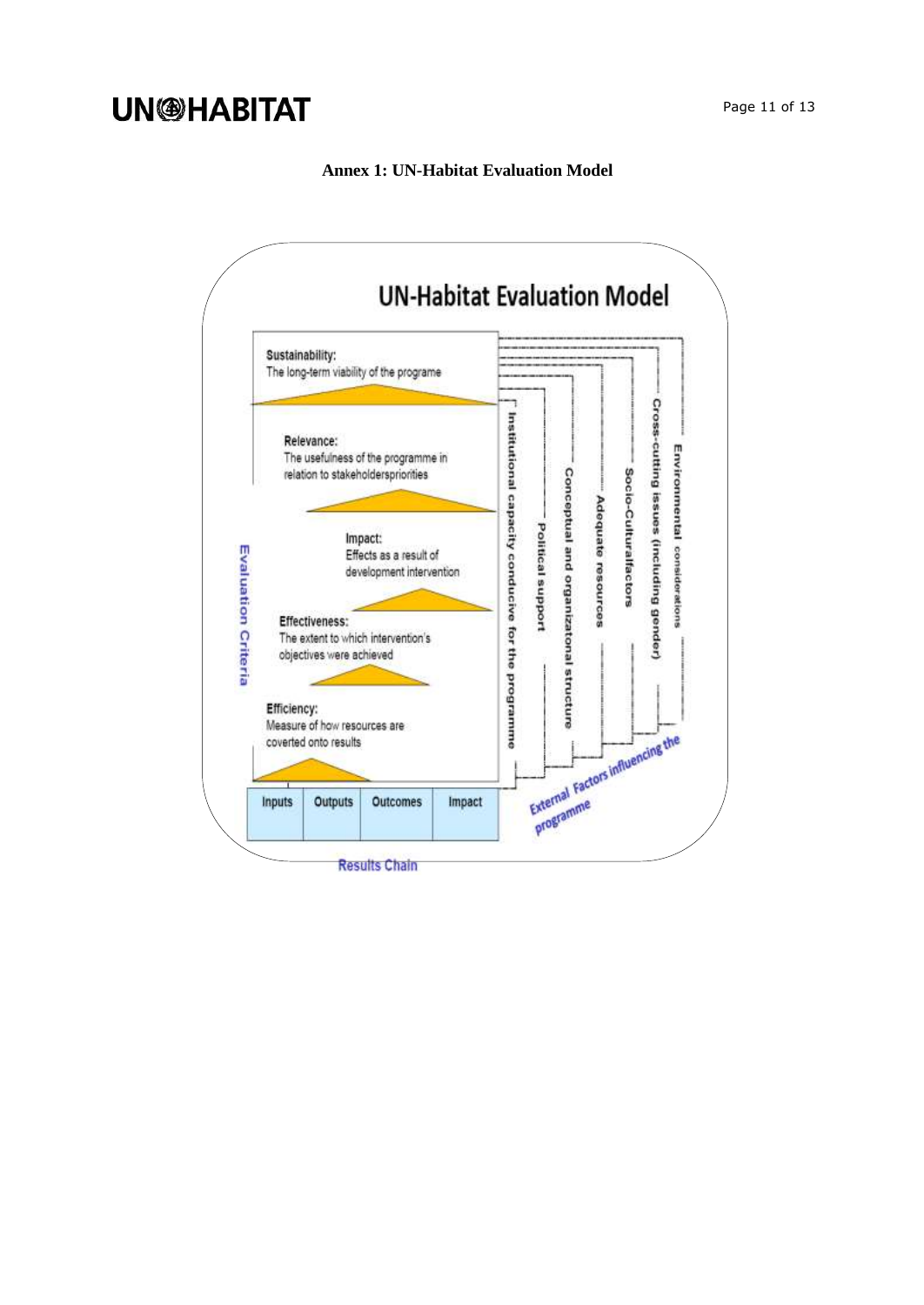### **Annex 2: Expected Accomplishments of the ASUD programme**

| <b>Urban Planning</b><br><b>Urban Mobility</b> | Improved policies and legislation regarding urban planning and sustainability<br>$\bullet$<br>Increased capacities of institutions and stakeholders to undertake and effectively<br>٠<br>implement urban planning processes at the adequate scale<br>New urban planning initiatives implemented in four to ten cities<br>$\bullet$<br>Increased institutional efficiency and effectiveness in providing access to sustainable<br>$\bullet$<br>urban mobility.                                                                                                                                                                                                                                                                                                                                                                                               |
|------------------------------------------------|-------------------------------------------------------------------------------------------------------------------------------------------------------------------------------------------------------------------------------------------------------------------------------------------------------------------------------------------------------------------------------------------------------------------------------------------------------------------------------------------------------------------------------------------------------------------------------------------------------------------------------------------------------------------------------------------------------------------------------------------------------------------------------------------------------------------------------------------------------------|
| <b>Urban Energy</b>                            | Casebooks produced on low-carbon cities' best practices<br>$\bullet$<br>Demonstration projects undertaken on energy efficiency, energy conservation<br>٠<br>measures, and renewable energy technologies.<br>Legislation and norms that promote and enable sustainable practices documented<br>$\bullet$<br>City engineers trained on energy conservation measures and energy planning<br>٠<br>Local authorities fully aware of low-energy standards for buildings and the benefits<br>٠<br>of enforcing them<br>Tools available for rapid energy audits of buildings<br>٠<br>Guidelines created for developing building codes on energy efficiency<br>٠<br>Training tool developed on passive building design<br>$\bullet$<br>Decision-makers fully aware of pro-poor urban energy access, energy efficiency,<br>$\bullet$<br>and renewable energy options. |
| <b>Urban Governance and Legislation</b>        | Improved urban legal knowledge and capacity to promote better urban land<br>$\bullet$<br>management, governance, and sustainable urban development<br>Increased partnerships and collaboration among UN-Habitat, member states, local<br>$\bullet$<br>governments, and other Habitat Agenda partners to produce and manage urban legal<br>knowledge and capacity development tools<br>Improved support and assistance provided to members states, local governments,<br>$\bullet$<br>and Habitat Agenda partners in implementing innovations and initiatives on urban<br>legislation, institutions, and governance towards sustainable urban development.                                                                                                                                                                                                   |
| Urban Economy and Municipal<br><b>Finance</b>  | Increased knowledge among governments and Habitat Agenda partners in designing<br>$\bullet$<br>and implementing effective economic development and municipal finance systems<br>and policies<br>Improved capacity in developing partnerships and leveraging private involvement<br>$\bullet$<br>for promoting sustainable urban economic development and municipal finance<br>policies and strategies.                                                                                                                                                                                                                                                                                                                                                                                                                                                      |

Source: Achieving Sustainable Urban Development Priorities: Support Programme for UN-Habitat's Medium-Term Strategic and Institutional Plan (founding document) dated 15/07/2011.